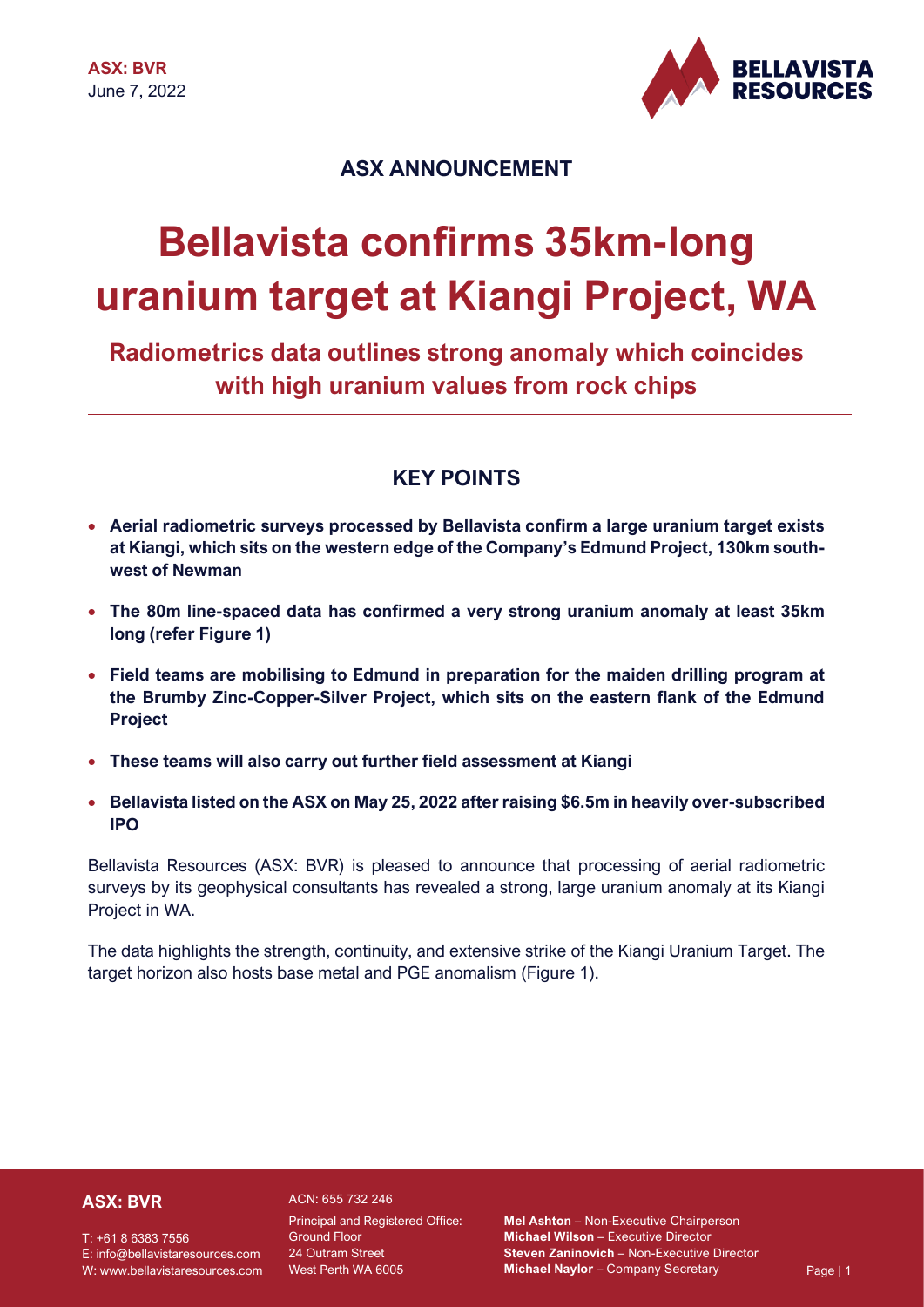



Figure 1: Total Count U image - highlights the strength, continuity and strike extent of the Kiangi Uranium Target.<sup>1</sup>

Bellavista Executive Director Mick Wilson said: "This is a highly promising result, particularly given that it coincides with the high uranium values contained in historic rock chip samples taken from Kiangi.

"The target appears to have a coherent uranium response over its strike extent and it is certainly a strong uranium response compared to the surrounding Edmund Basin sediments.

"Our brief pre-IPO field reconnaissance visit earlier this year confirmed the presence of a strong uranium response when a scintillometer was used to locate the target unit on the ground. Our field teams will be in a position to carry out further investigations now that we are mobilising crews to site in preparation for drilling at the Brumby Project".

#### **Kiangi Uranium Target<sup>1</sup>**

As highlighted in the Company's prospectus, a small number (16) of surface rock chip samples were collected by Geopeko in the early 1980's. Several of these returned elevated uranium values up to 0.12% uranium, and four (4) of the samples returning over 400ppm uranium, the global average of current producing uranium deposits.

The rock chip samples are from locations mapped as Glenn Ross Shale, a member of the Kiangi Creek Formation. This formation has known base metal occurrences (Cu-Zn) approximately 20km east from where the uranium anomalous rock chips samples were collected, and the unit also appears to contain elevated PGE from limited historic surface sampling.

The uranium is associated with elevated base metals (Cu, Zn, Ag) as well as elevated phosphorus and vanadium. This may represent a stratabound mineralisation style uranium target or red-bed style uranium target. The Kiangi Formation is mapped for at least 35km of strike within Bellavista's tenements representing a very large target horizon.

Bellavista listed on the ASX on 25 May following a highly successful IPO which saw the Company raise \$6.5 million. Bellevue Gold (BGL:ASX) founder and Managing Director Steve Parsons and Capricorn Metals (CMM:ASX) Executive Chairman Mark Clark are backing the Company with each having a significant 10% stake.